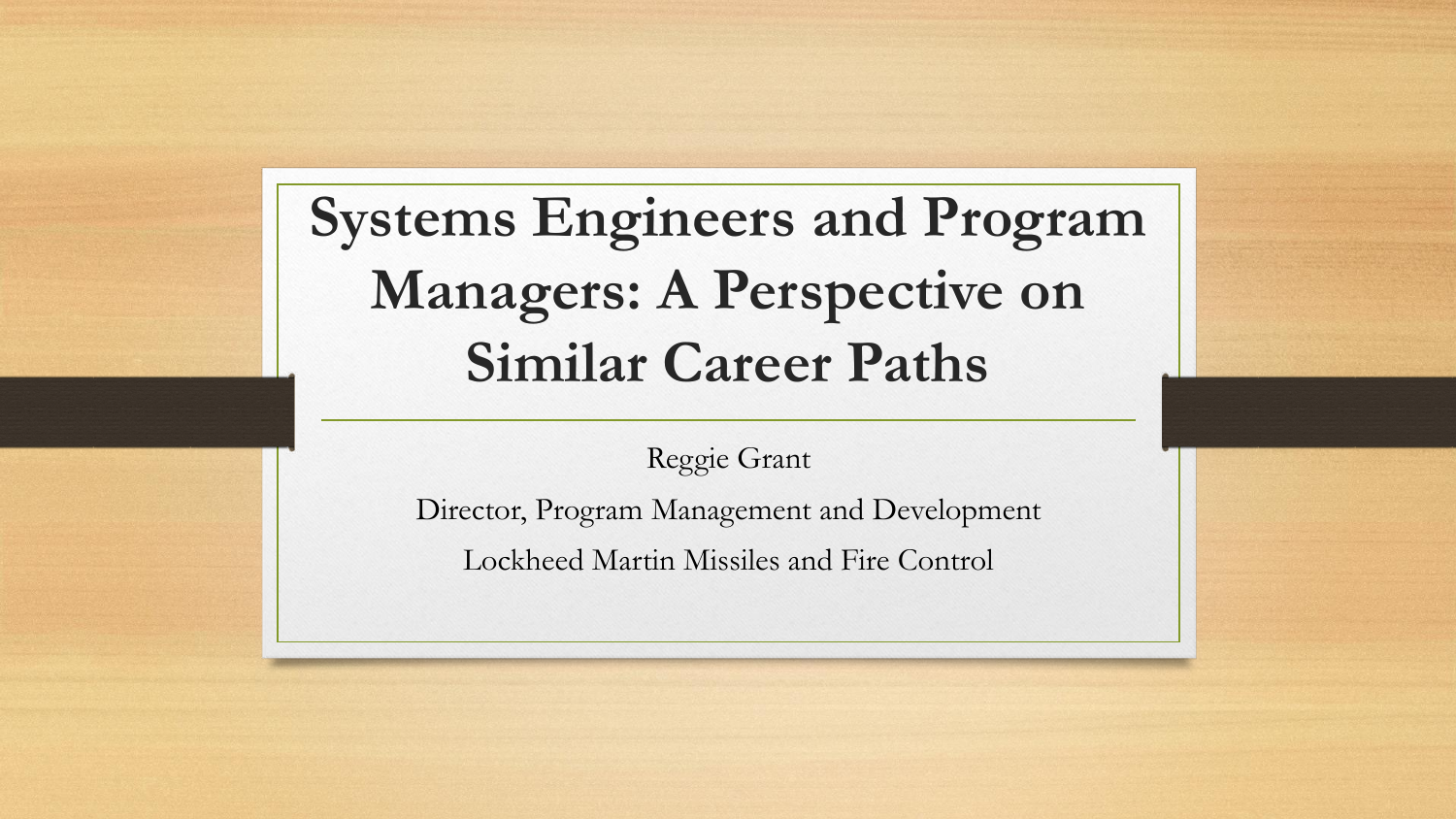## SE: Definition

Systems Engineering is an interdisciplinary approach and means to enable the realization of successful systems. It focuses on defining customer needs and required functionality early in the development cycle, documenting requirements, then proceeding with design synthesis and system validation while considering the complete problem:

| <b>Operations</b> | Cost & Schedule    |
|-------------------|--------------------|
| Performance       | Training & Support |
| Test              | Disposal           |
| Manufacturing     |                    |

*Definition of the International Council on Systems Engineering (INCOSE)*

*https://www.incose.org/systems-engineering*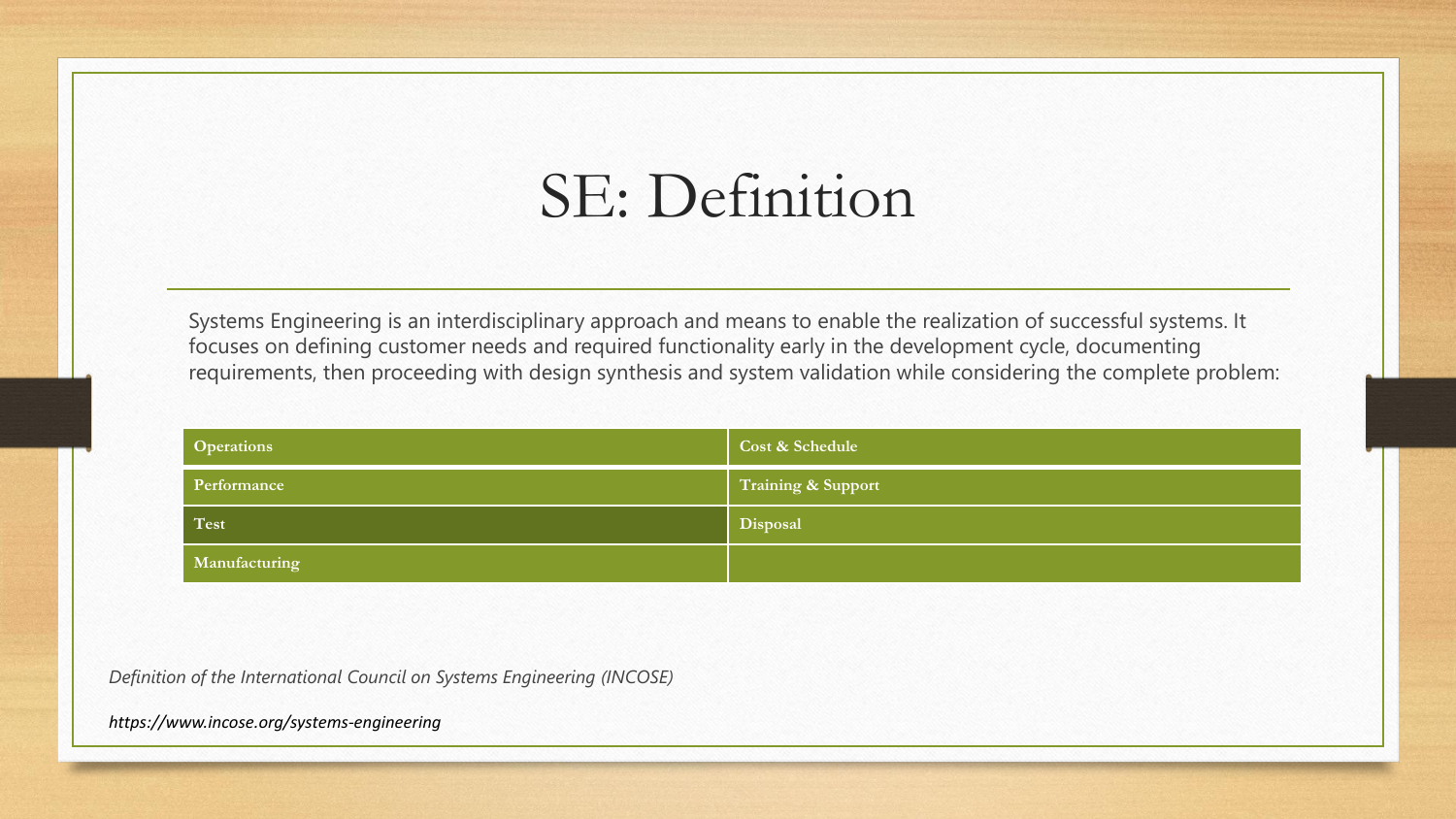### S.I.M.I.L.A.R Process

- **S**tate the challenges and problems facing a business
- **I**nvestigate solutions or alternative methods
- **Model the alternatives and the ways to** enforce them
- **I**ntegrate relevant systems, subsystems, and people to facilitate success
- **L**aunch the system
- **A**ssess performance
- **R**e-evaluate outputs to improve the system

#### The SIMILAR Process



**Figure 1.** The Systems Engineering Process from A. T. Bahill and B. Gissing, Re-evaluating systems engineering concepts using systems thinking, *IEEE Transaction on Systems, Man and Cybernetics, Part C: Applications and Reviews,* **28** (4), 516-527, 1998.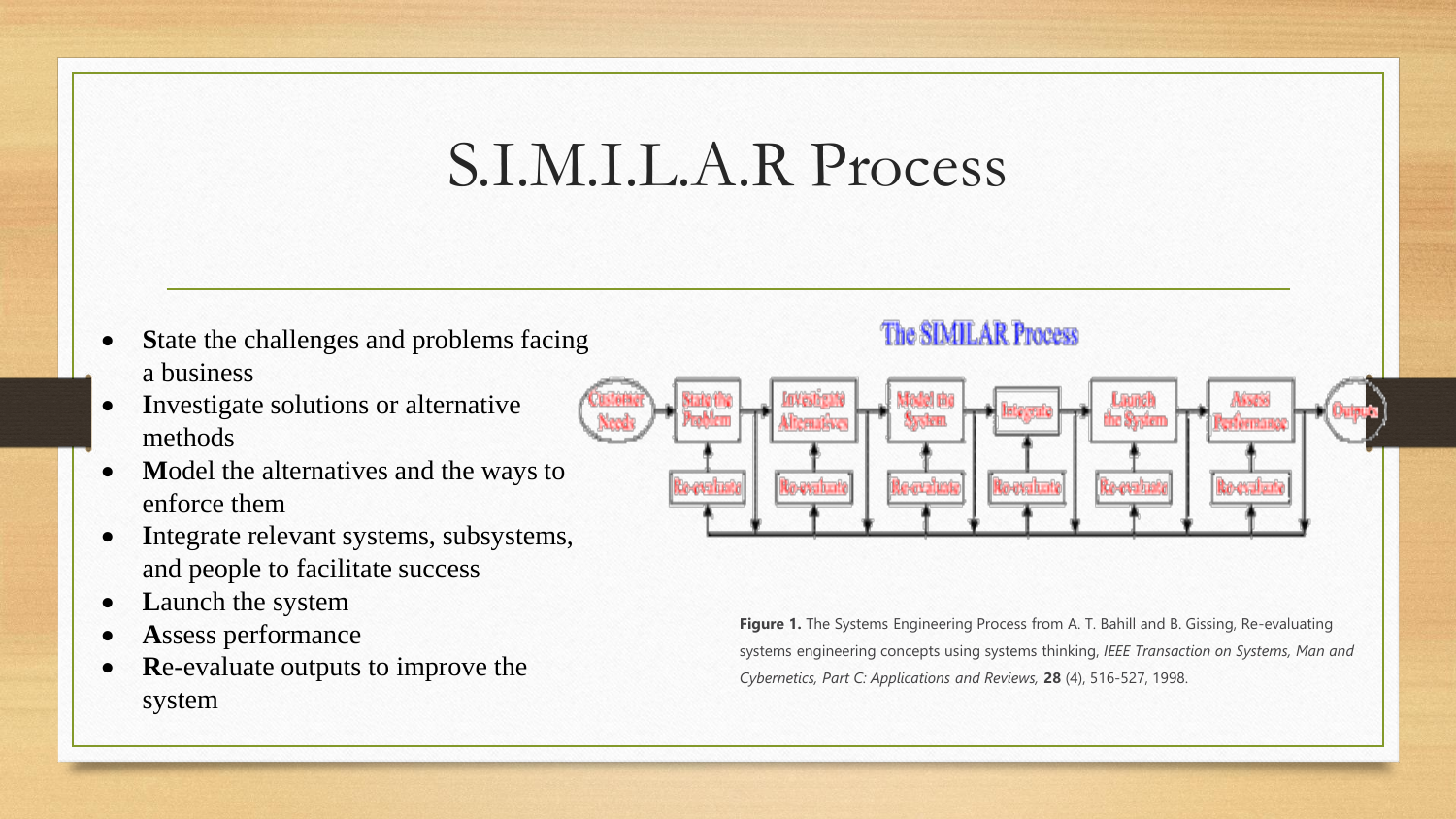# Key Attributes of System Engineers

- Technology savvy
- Leader
- Integrator
- Communicator
- Product life cycle management
- Resource manager
- Experience?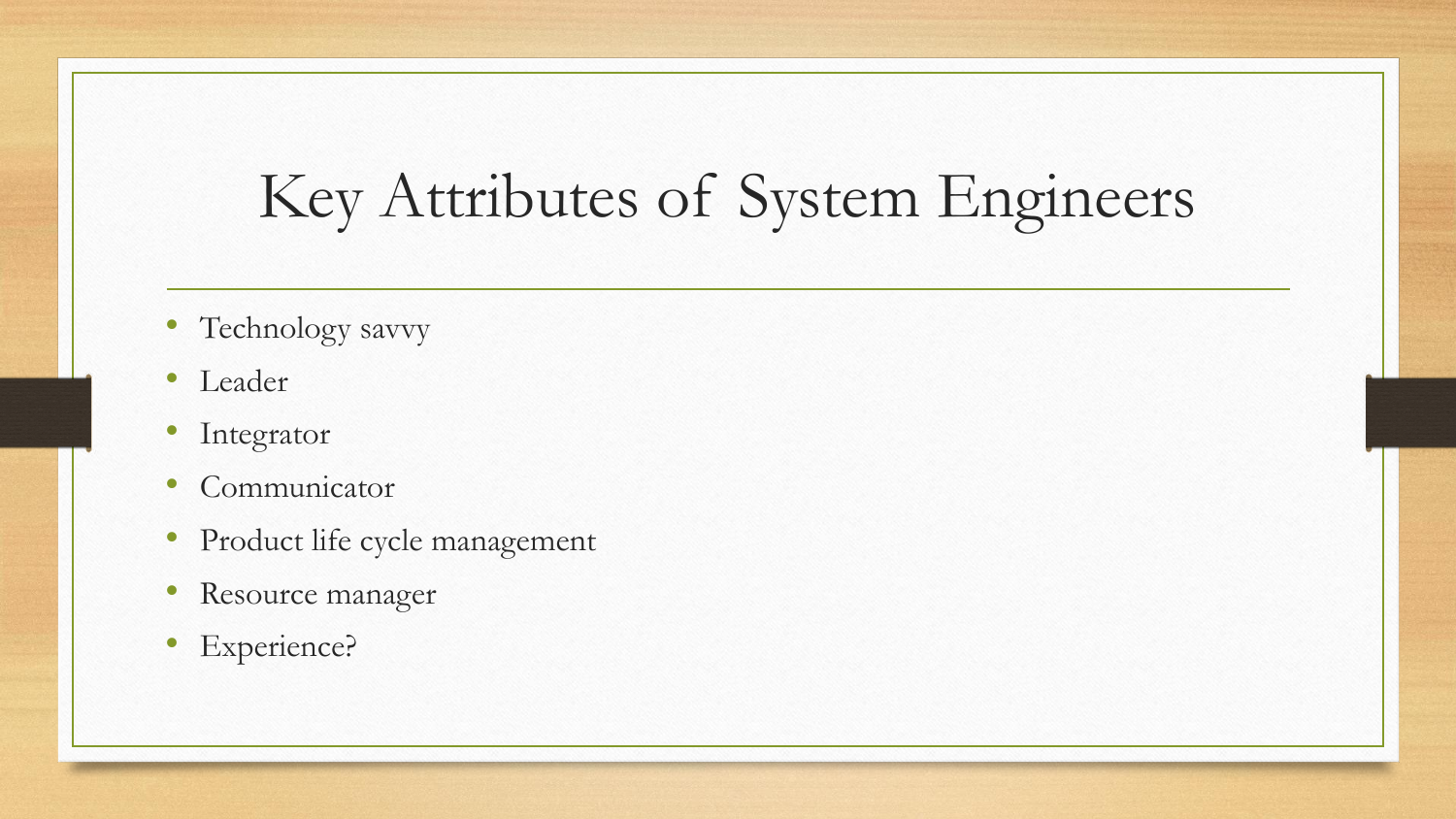# What is a Program?

A collection of related projects that when integrated, collectively provide a product or service of greater benefit to the customer than the sum of the individual projects.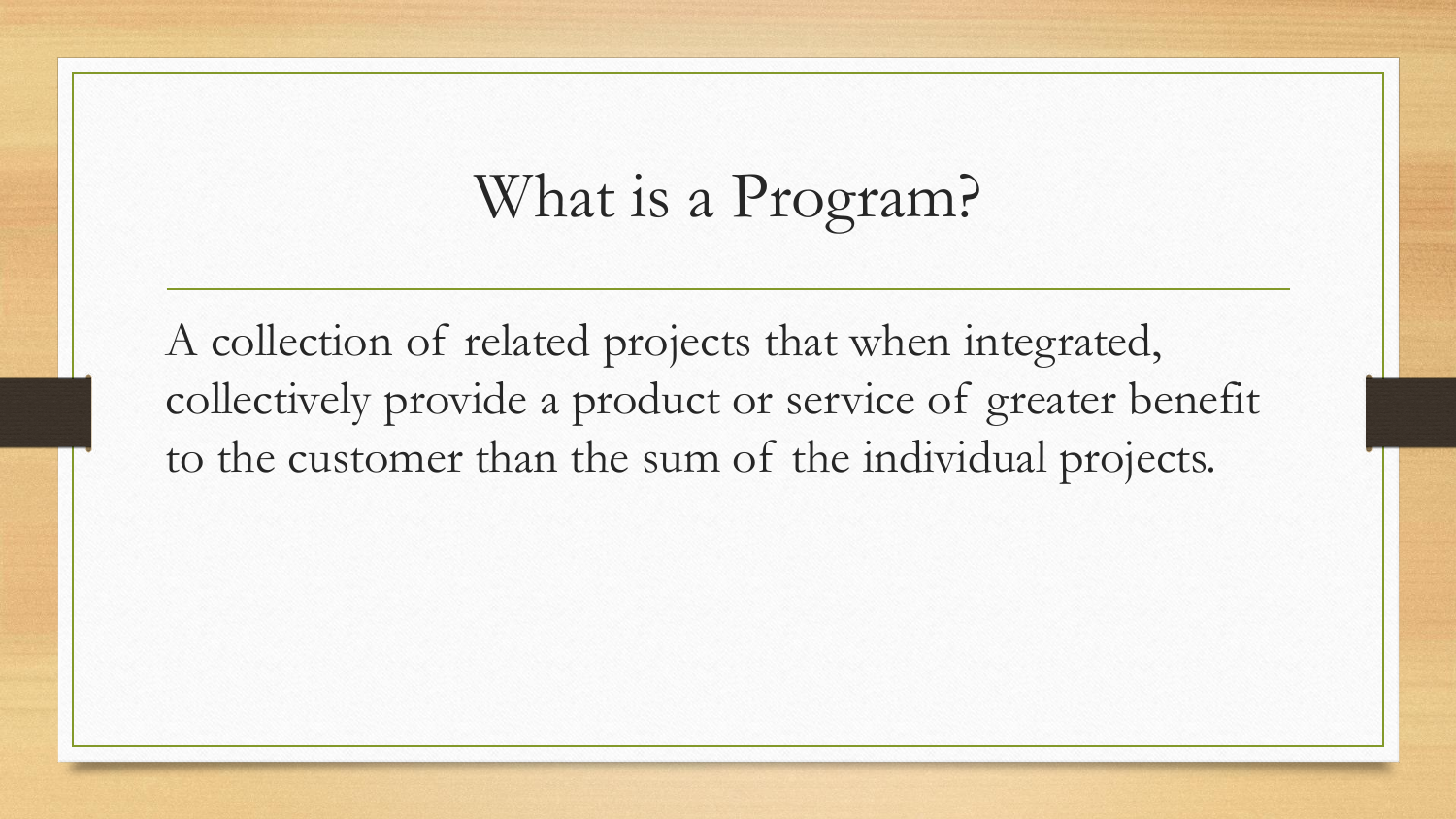# Program Management

The execution of a group of related projects in a coordinated manner to obtain benefits not available from managing them individually. Program management is the application of knowledge, skills, tools and techniques to meet program requirements.

https://www.pmi.org/learning/featured-topics/program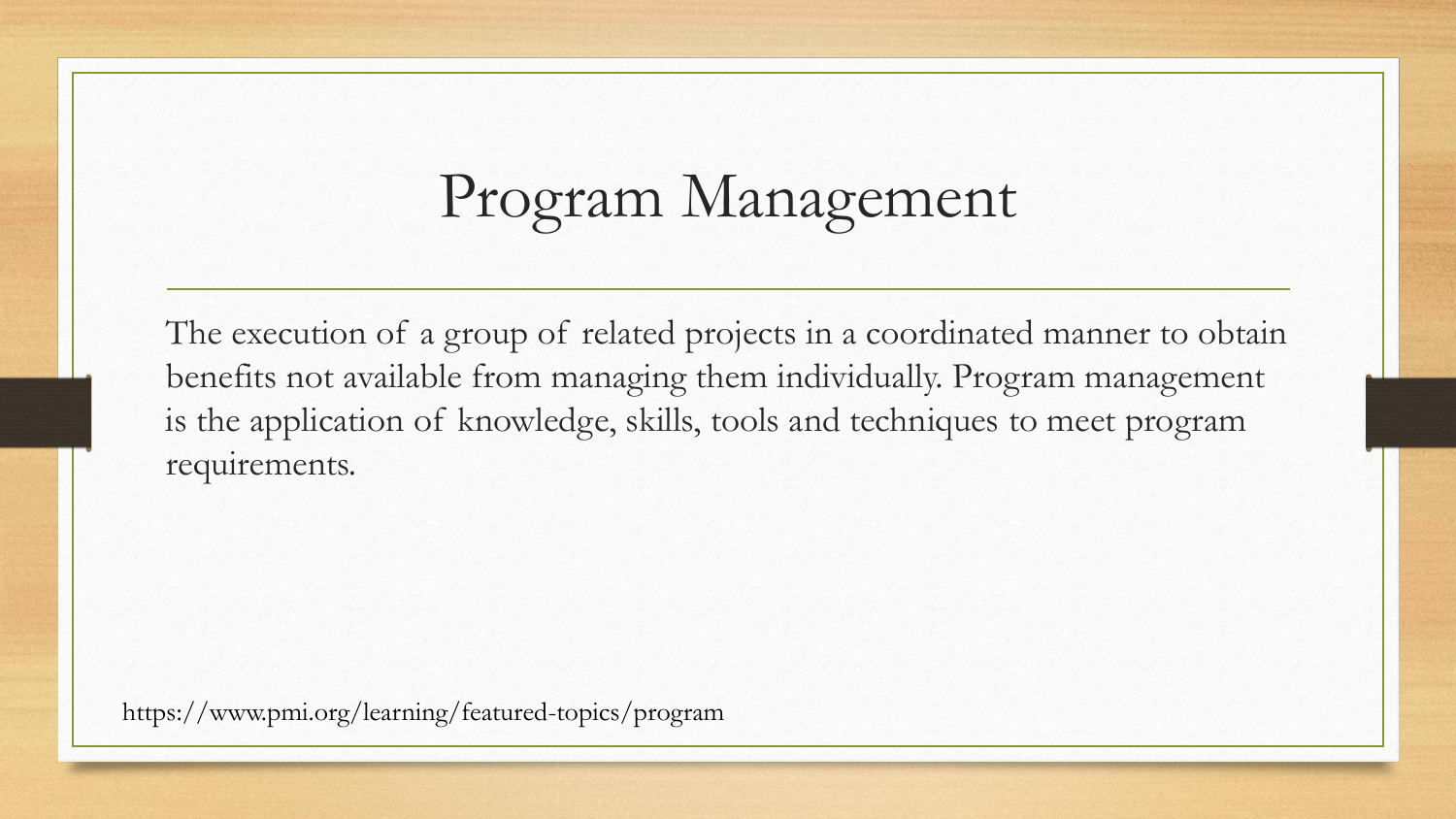## Key Attributes of a PM

- Strategy developer
- Inspirational leader
- Team builder
- Resource manager
- System Integrator
- Communicator
- Customer focused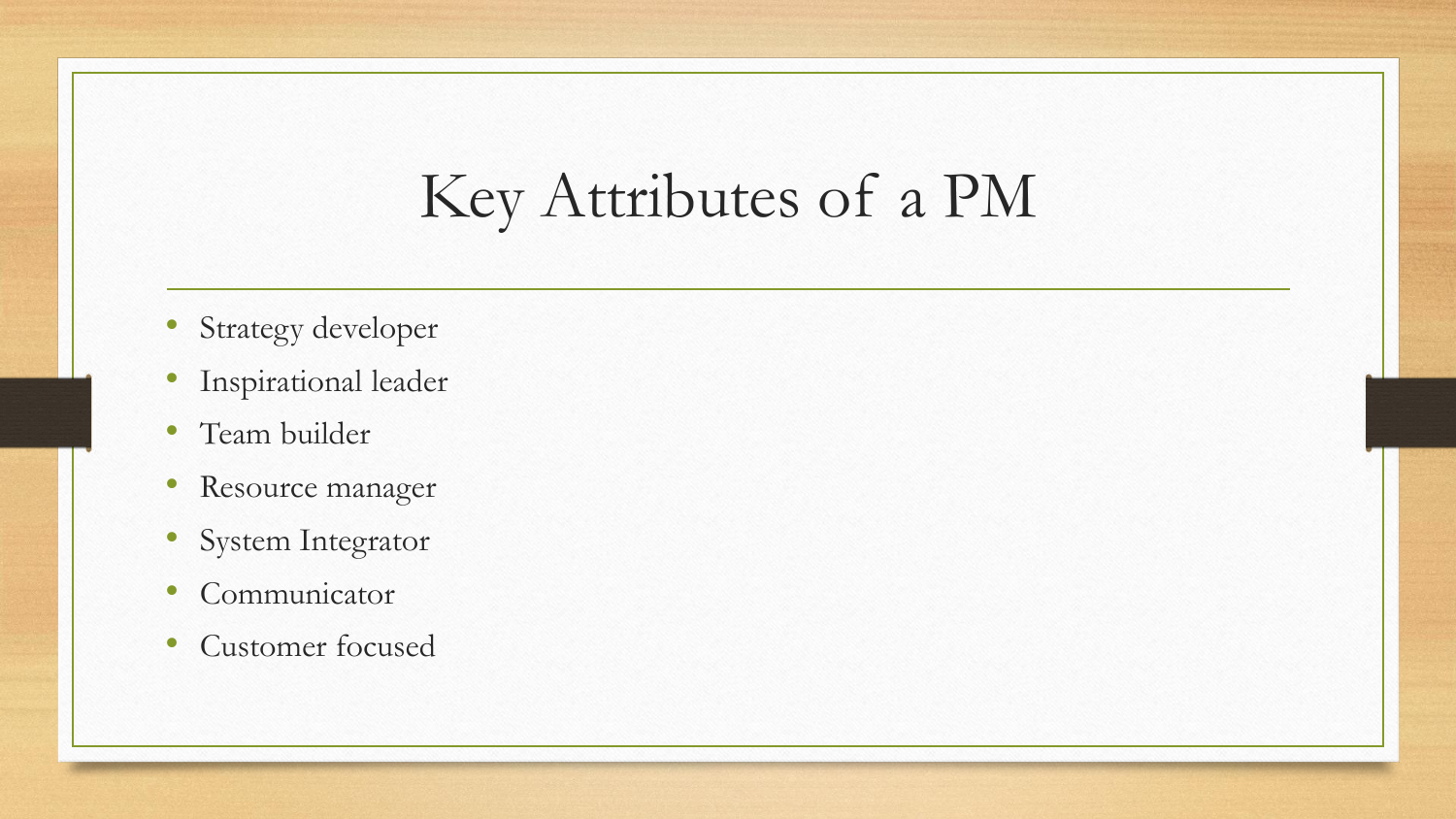### Similar Attributes?

- Technology savvy
- Leader
- Team Builder
- Resource manager
- System Integrator
- Communicator
- Product life cycle management
- Experience/Scar Tissue?
- Strategy developer
- Inspirational leader
- Team builder
- Resource manager
- Program Integrator
- **Communicator**
- Customer focused
- Experience/Scar Tissue?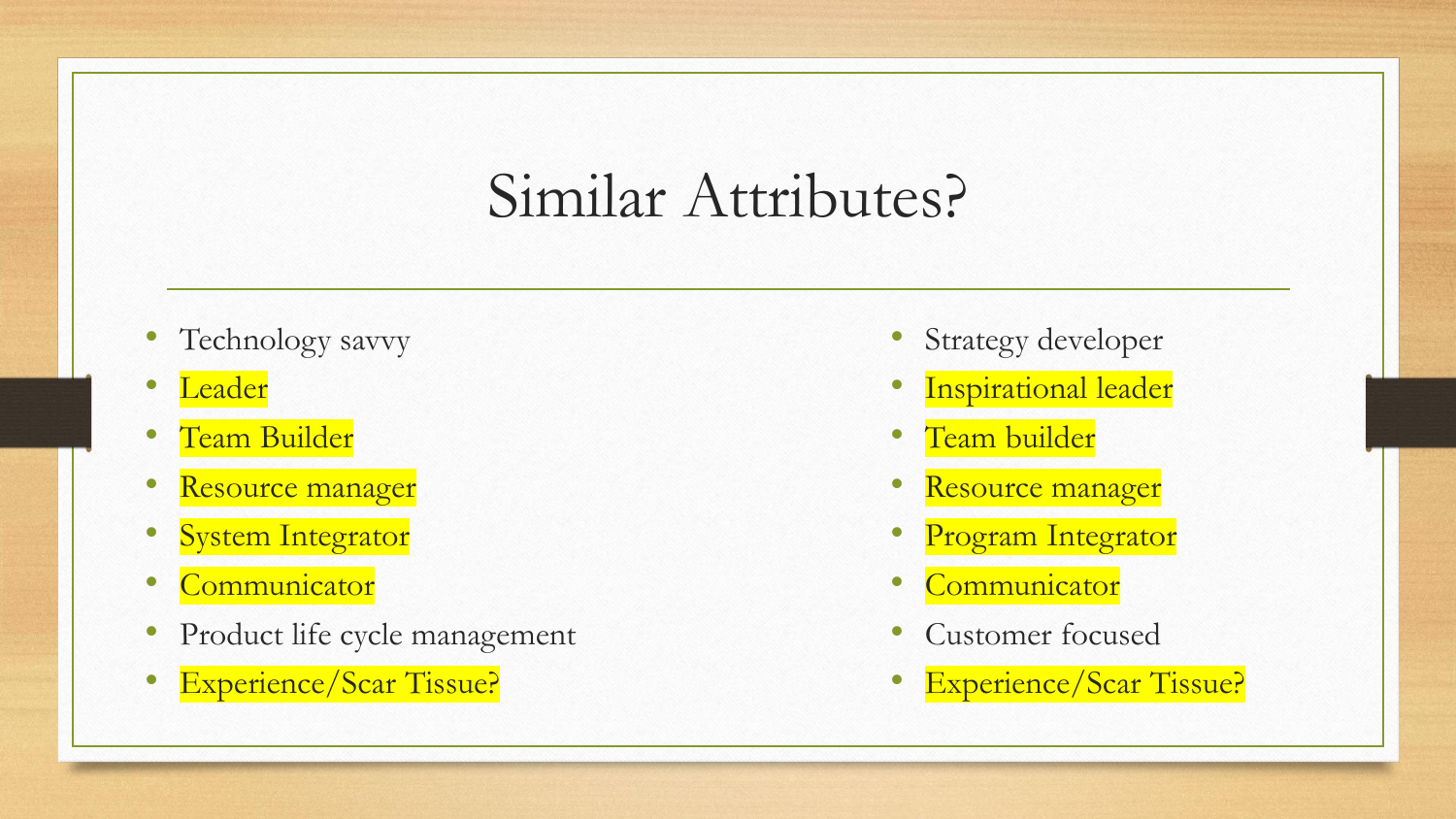| <b>Systems Engineering</b>             | 23.31% |
|----------------------------------------|--------|
| Prj Mgt & Plng Opns                    | 13.53% |
| <b>Electrical/Hardware Engineering</b> | 9.02%  |
| <b>Project Engineering</b>             | 7.52%  |
| <b>Mechanical Engineering</b>          | 6.77%  |
| Subcontracts                           | 6.77%  |
| <b>Business Development</b>            | 6.02%  |
| Planning                               | 4.51%  |
| Operations                             | 3.76%  |
| Quality                                | 3.01%  |
| <b>Industrial Engineering</b>          | 2.26%  |
| Manufacturing                          | 2.26%  |
| <b>Research Engineering</b>            | 2.26%  |
| <b>Software Engineering</b>            | 2.26%  |
| <b>Strat Planning</b>                  | 2.26%  |
| <b>Business Ops</b>                    | 1.50%  |
| <b>Capture Management</b>              | 1.50%  |
| Finance                                | 1.50%  |

#### **Where Our PMs Come From**

**This data describes the previous positions held by the newest (137) MFC Program Mangers since 2016.**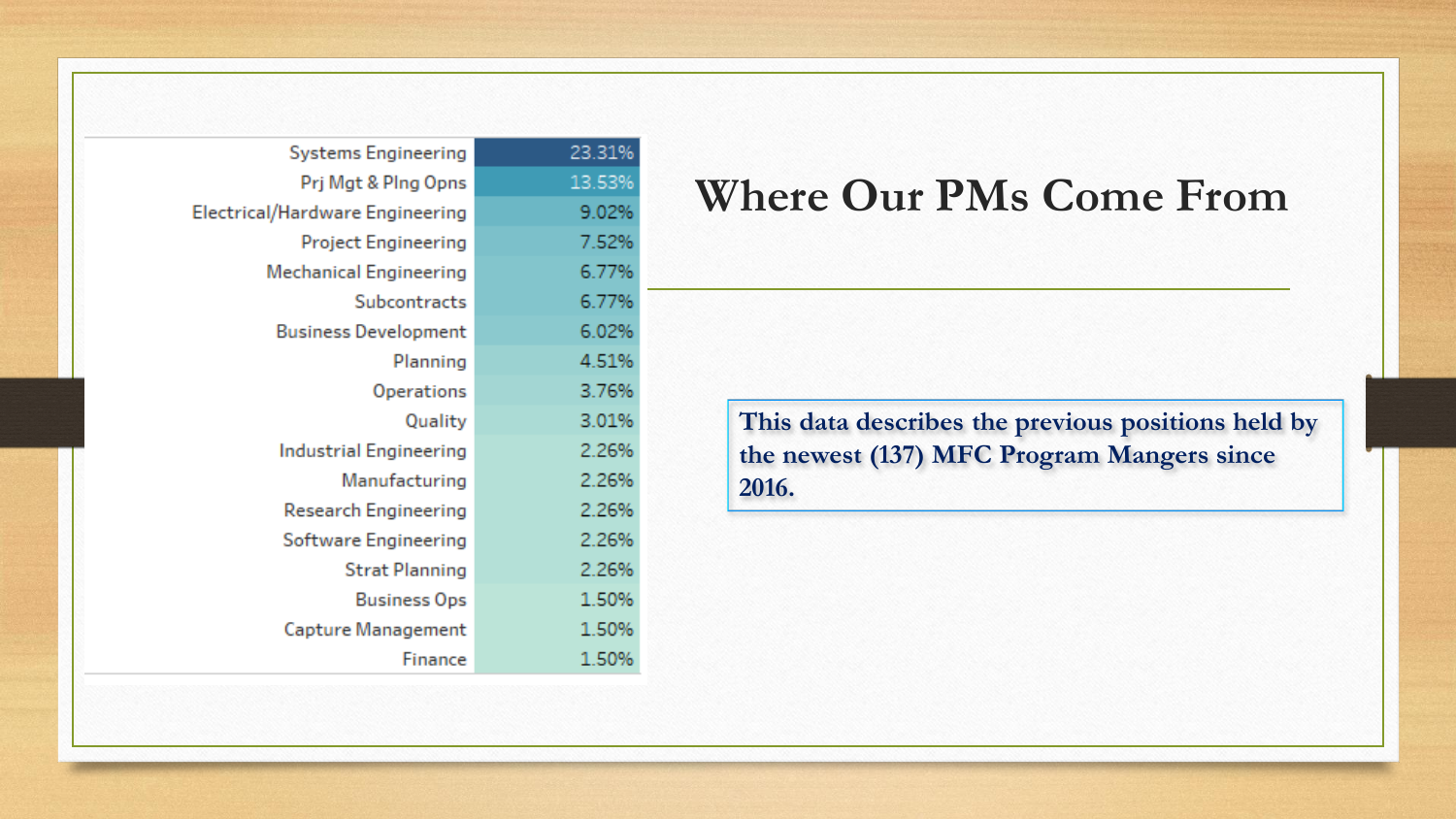# Related Skills to Program Success

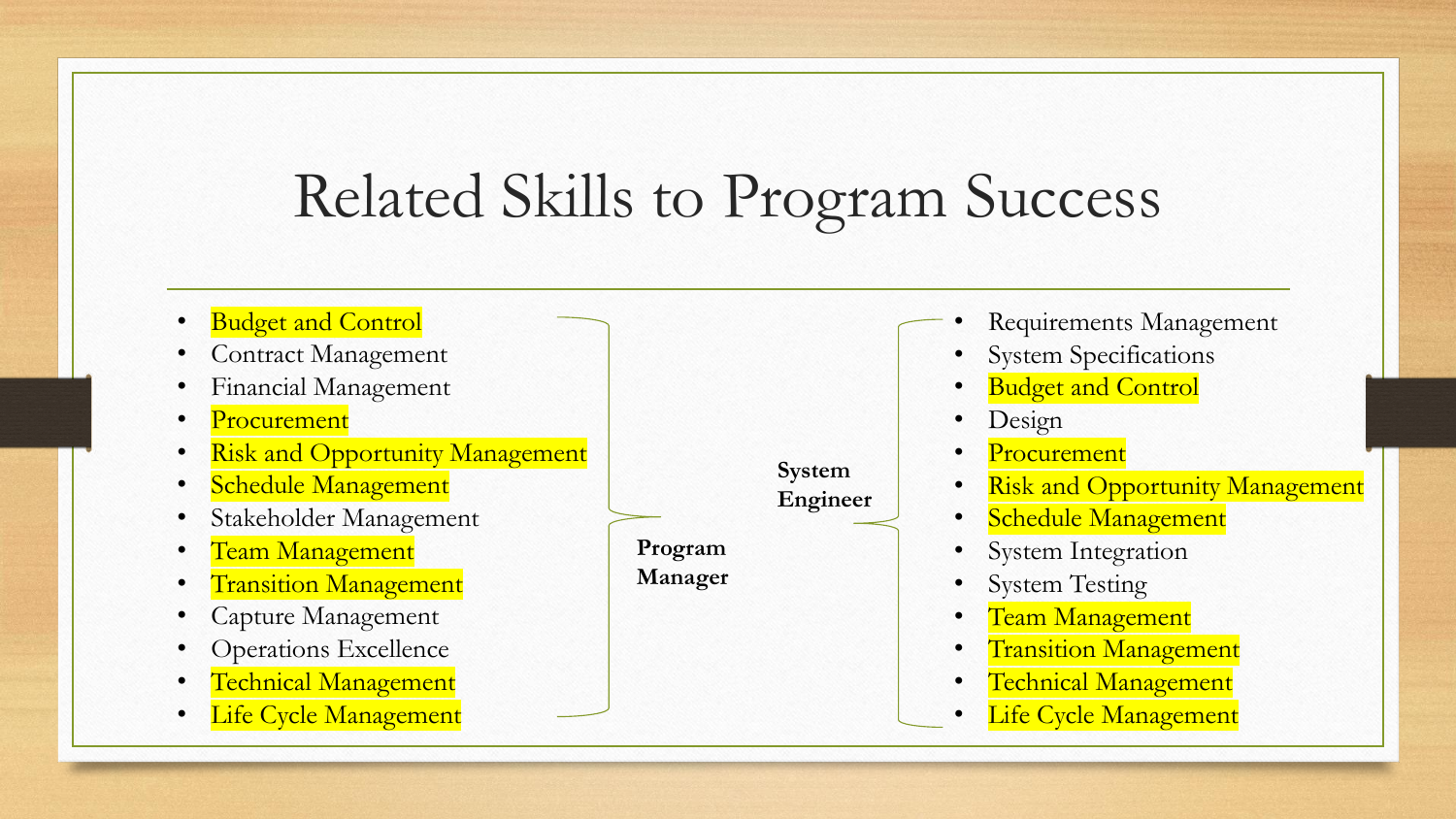# How Did You Learn These Skills?

- **Budget and Control** • Contract Management • Financial Management
	- **Procurement**
	- **Risk and Opportunity Management**
	- Schedule Management
	- Stakeholder Management
	- Team Management
	- **Transition Management**
	- Capture Management
	- Operations Excellence
	- Technical Management
	- Program Diversity



- Requirements Management
- **System Specifications**
- **Budget and Control** 
	- Design
- **Procurement**
- Risk and Opportunity Management
- Schedule Management
- **System Integration**
- **System Testing**
- Team Management
- **Transition Management**
- Technical Management